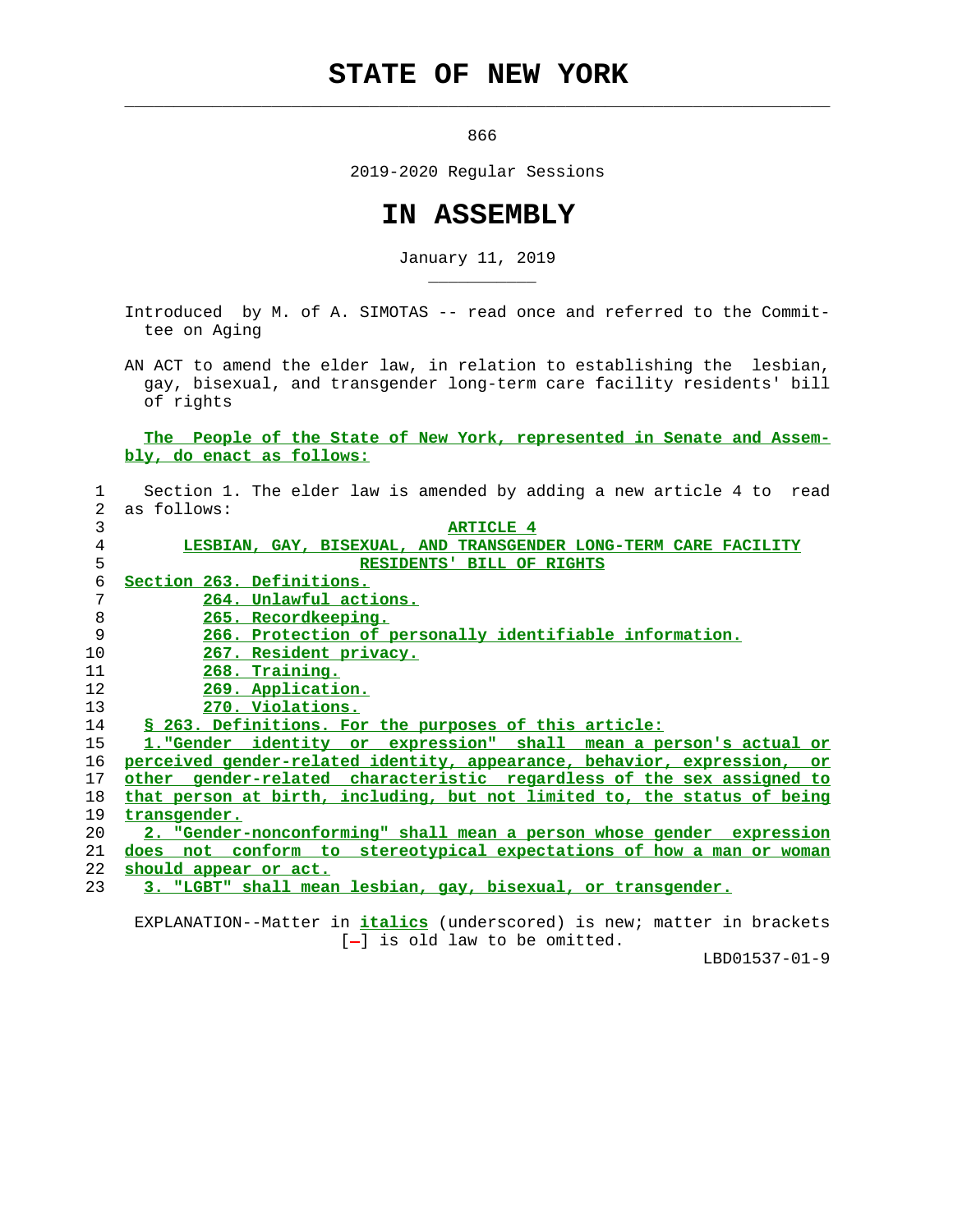A. 866 2

| 1  | 4. "Long-term care facilities" or "facilities" shall mean residential     |
|----|---------------------------------------------------------------------------|
| 2  | health care facilities as defined in subdivision three of section twen-   |
| 3  | ty-eight hundred one of the public health law, adult care facilities as   |
| 4  | defined in subdivision twenty-one of section two of the social services   |
| 5  | law, and assisted living residences, as defined in article forty-six-B    |
| 6  | of the public health law, or any facilities which hold themselves out or  |
| 7  | advertise themselves as providing assisted living services and which are  |
| 8  | required to be licensed or certified under the social services law or     |
| 9  | the public health law.                                                    |
| 10 | 5. "Long-term care facility staff" or "facility staff" shall mean all     |
| 11 | individuals employed by or contracted directly with the facility.         |
| 12 | 6. "Resident" shall mean a resident or patient of a long-term care        |
| 13 | facility.                                                                 |
| 14 | 7. "Transition" shall mean to undergo a process by which a person         |
| 15 | changes physical sex characteristics or gender expression to match the    |
| 16 | person's inner sense of being male or female. This process may include,   |
| 17 | among other things, a name change, a change in preferred pronouns, and a  |
| 18 | change in social gender expression, as indicated by hairstyle, clothing,  |
| 19 | and restroom use. Transition may or may not include hormone use and       |
| 20 | surgery.                                                                  |
| 21 | S 264. Unlawful actions. 1. Except as provided in subdivision two of      |
| 22 | this section, it shall be unlawful for a long-term care facility or       |
|    |                                                                           |
| 23 | facility staff to take any of the following actions wholly or partially   |
| 24 | on the basis of a person's actual or perceived sexual orientation,        |
| 25 | gender identity or expression, or human immunodeficiency virus (HIV)      |
| 26 | <u>status:</u>                                                            |
| 27 | (a) deny admission to a long-term care facility, transfer or refuse to    |
| 28 | transfer a resident within a facility or to another facility, or          |
| 29 | discharge or evict a resident from a facility;                            |
| 30 | (b) deny a request by residents to share a room;                          |
| 31 | (c) where rooms are assigned by gender, assigning, reassigning or         |
| 32 | refusing to assign a room to a transgender resident other than in         |
| 33 | accordance with the transgender resident's gender identity, unless at     |
| 34 | the transgender resident's request;                                       |
| 35 | (d) prohibit a resident from using, or harass a resident who seeks to     |
| 36 | use or does use, a restroom available to other persons of the same        |
| 37 | gender identity, regardless or whether the resident is making a gender    |
| 38 | transition or appears to be gender-nonconforming. Harassment includes,    |
|    | 39 but is not limited to, requiring a resident to show identity documents |
| 40 | in order to gain entrance to a restroom available to other persons of     |
| 41 | the same gender identity;                                                 |
| 42 | (e) willfully and repeatedly fail to use a resident's preferred name      |
| 43 | or pronouns after being clearly informed of the preferred name or         |
| 44 | pronouns, even if the resident is not present;                            |
| 45 | (f) deny a resident the right to wear or be dressed in clothing,          |
| 46 | accessories, or cosmetics that are permitted for any other resident;      |
| 47 | (q) restrict a resident's right to associate with other residents or      |
| 48 | with visitors, including the right to consensual sexual relations,        |
| 49 | unless the restriction is uniformly applied to all residents in a         |
| 50 | nondiscriminatory manner; and                                             |
| 51 | (h) deny or restrict medical or nonmedical care that is appropriate to    |
| 52 | a resident's organ and bodily needs, or provide medical or nonmedical     |
| 53 | care in a manner that, to a similarly situated reasonable person, unduly  |
| 54 | demeans the resident's dignity or causes avoidable discomfort.            |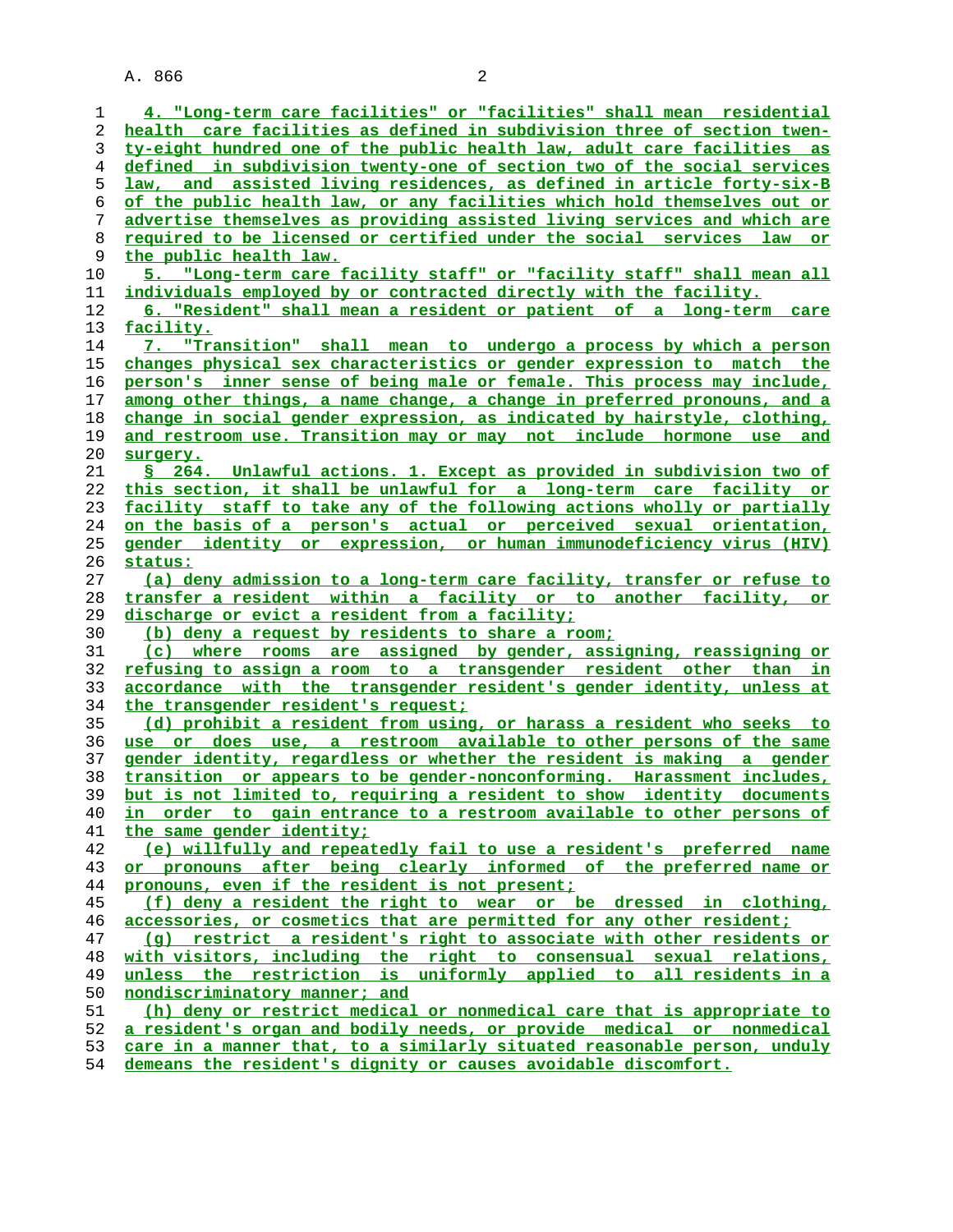A. 866 3

**2. The provisions of this section shall not apply to the extent that they are incompatible with any professionally reasonable clinical judg- ment that is based on articulable facts of clinical significance. 3. Each facility shall post the following notice alongside its current nondiscrimination policy in all places and on all materials where that policy is posted: "(NAME OF FACILITY) DOES NOT DISCRIMINATE AND DOES NOT PERMIT DISCRIMINATION, INCLUDING, BUT NOT LIMITED TO, BULLYING, ABUSE, HARASSMENT, OR DIFFERENTIAL TREATMENT ON THE BASIS OF ACTUAL OR PERCEIVED SEXUAL ORIENTATION, GENDER IDENTITY OR EXPRESSION, OR HIV STATUS, OR BASED ON ASSOCIATION WITH ANOTHER INDIVIDUAL ON ACCOUNT OF THAT INDIVIDUAL'S ACTUAL OR PERCEIVED SEXUAL ORIENTATION, GENDER IDENTI- TY OR EXPRESSION, OR HIV STATUS. YOU MAY FILE A COMPLAINT WITH THE OFFICE OF THE NEW YORK STATE LONG-TERM CARE OMBUDSMAN PROGRAM (PROVIDE CONTACT INFORMATION) IF YOU BELIEVE THAT YOU HAVE EXPERIENCED THIS KIND OF DISCRIMINATION." § 265. Recordkeeping. 1. A facility shall employ procedures for recordkeeping, including, but not limited to, records generated at the time of admission, that include the gender identity, correct name, as indicated by the resident, and pronoun of each resident, as indicated by the resident and such records will be kept up to date. 2. The New York state long-term care ombudsman program shall employ procedures for recordkeeping of complaints filed from residents of long- term care facilities pursuant to this article, and shall establish a method of publicly reporting these complaints while maintaining resi- dents' individual privacy. § 266. Protection of personally identifiable information. Long-term care facilities shall protect personally identifiable information regarding residents' sexual orientation, whether a resident is transgen- der, a resident's transition history, and HIV status from unauthorized disclosure, as required by the federal Health Insurance Portability and Accountability Act of 1996 (42 U.S.C. Sec. 300gg), if applicable, and any other applicable provision of federal or state law. A facility shall take any steps reasonably necessary to minimize the likelihood of inad- vertent or incidental disclosure of that information to other residents, visitors, or facility staff, except to the minimum extent necessary for facility staff to perform their duties. § 267. Resident privacy. Long-term care facility staff not directly involved in providing direct care to a resident, including, but not limited to, a transgender or gender-nonconforming resident, shall not be present during physical examination or the provision of personal care to that resident if the resident is partially or fully unclothed without the express permission of that resident, or the resident's legally authorized representative or responsible party. A facility shall use doors, curtains, screens, or other effective visual barriers to provide bodily privacy for all residents, including, but not limited to, trans- gender or gender-nonconforming residents, whenever they are partially or fully unclothed. In addition, all residents, including, but not limited to, LGBT or gender-nonconforming residents, shall be informed of and have the right to refuse to be examined, observed, or treated by any facility staff when the primary purpose is educational or informational rather than therapeutic, or for resident appraisal or reappraisal, and that refusal shall not diminish the resident's access to care for the primary purpose of diagnosis or treatment. § 268. Training. 1. In addition to other training required by federal or state laws, long-term care facilities shall provide existing employ- ees and new hires access to the online learning tool "Building Respect**